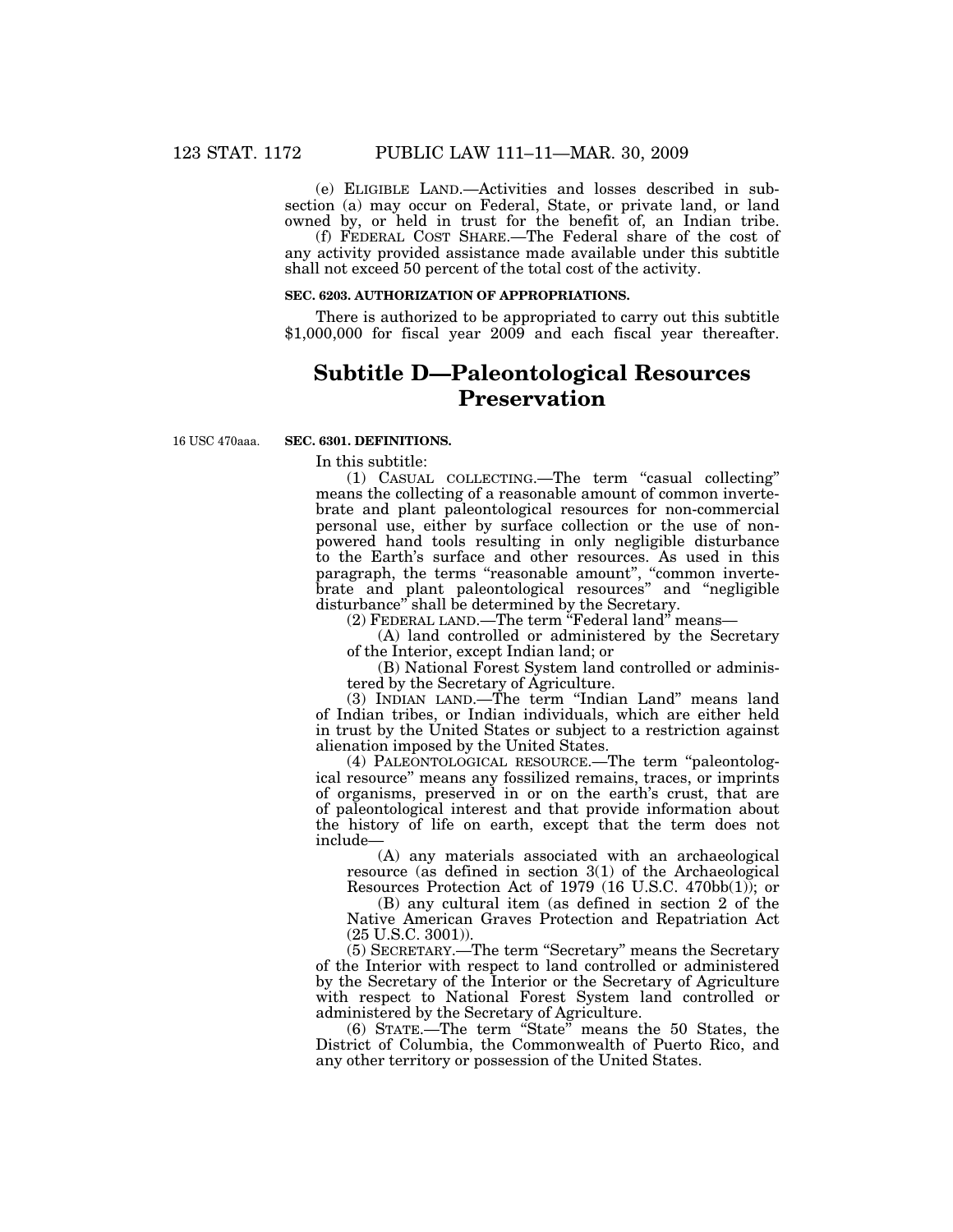## **SEC. 6302. MANAGEMENT.**

(a) IN GENERAL.—The Secretary shall manage and protect paleontological resources on Federal land using scientific principles and expertise. The Secretary shall develop appropriate plans for inventory, monitoring, and the scientific and educational use of paleontological resources, in accordance with applicable agency laws, regulations, and policies. These plans shall emphasize interagency coordination and collaborative efforts where possible with non-Federal partners, the scientific community, and the general public. Plans. 470aaa–1.

(b) COORDINATION.—To the extent possible, the Secretary of the Interior and the Secretary of Agriculture shall coordinate in the implementation of this subtitle.

#### **SEC. 6303. PUBLIC AWARENESS AND EDUCATION PROGRAM.**

The Secretary shall establish a program to increase public awareness about the significance of paleontological resources.

#### **SEC. 6304. COLLECTION OF PALEONTOLOGICAL RESOURCES.**

(a) PERMIT REQUIREMENT.—

(1) IN GENERAL.—Except as provided in this subtitle, a paleontological resource may not be collected from Federal land without a permit issued under this subtitle by the Secretary.

(2) CASUAL COLLECTING EXCEPTION.—The Secretary shall allow casual collecting without a permit on Federal land controlled or administered by the Bureau of Land Management, the Bureau of Reclamation, and the Forest Service, where such collection is consistent with the laws governing the management of those Federal land and this subtitle.

(3) PREVIOUS PERMIT EXCEPTION.—Nothing in this section shall affect a valid permit issued prior to the date of enactment of this Act.

(b) CRITERIA FOR ISSUANCE OF A PERMIT.—The Secretary may issue a permit for the collection of a paleontological resource pursuant to an application if the Secretary determines that—

(1) the applicant is qualified to carry out the permitted activity;

(2) the permitted activity is undertaken for the purpose of furthering paleontological knowledge or for public education;

(3) the permitted activity is consistent with any management plan applicable to the Federal land concerned; and

(4) the proposed methods of collecting will not threaten significant natural or cultural resources.

(c) PERMIT SPECIFICATIONS.—A permit for the collection of a paleontological resource issued under this section shall contain such terms and conditions as the Secretary deems necessary to carry out the purposes of this subtitle. Every permit shall include requirements that—

(1) the paleontological resource that is collected from Federal land under the permit will remain the property of the United States;

(2) the paleontological resource and copies of associated records will be preserved for the public in an approved repository, to be made available for scientific research and public education; and

16 USC 470aaa–3.

16 USC 470aaa–2.

16 USC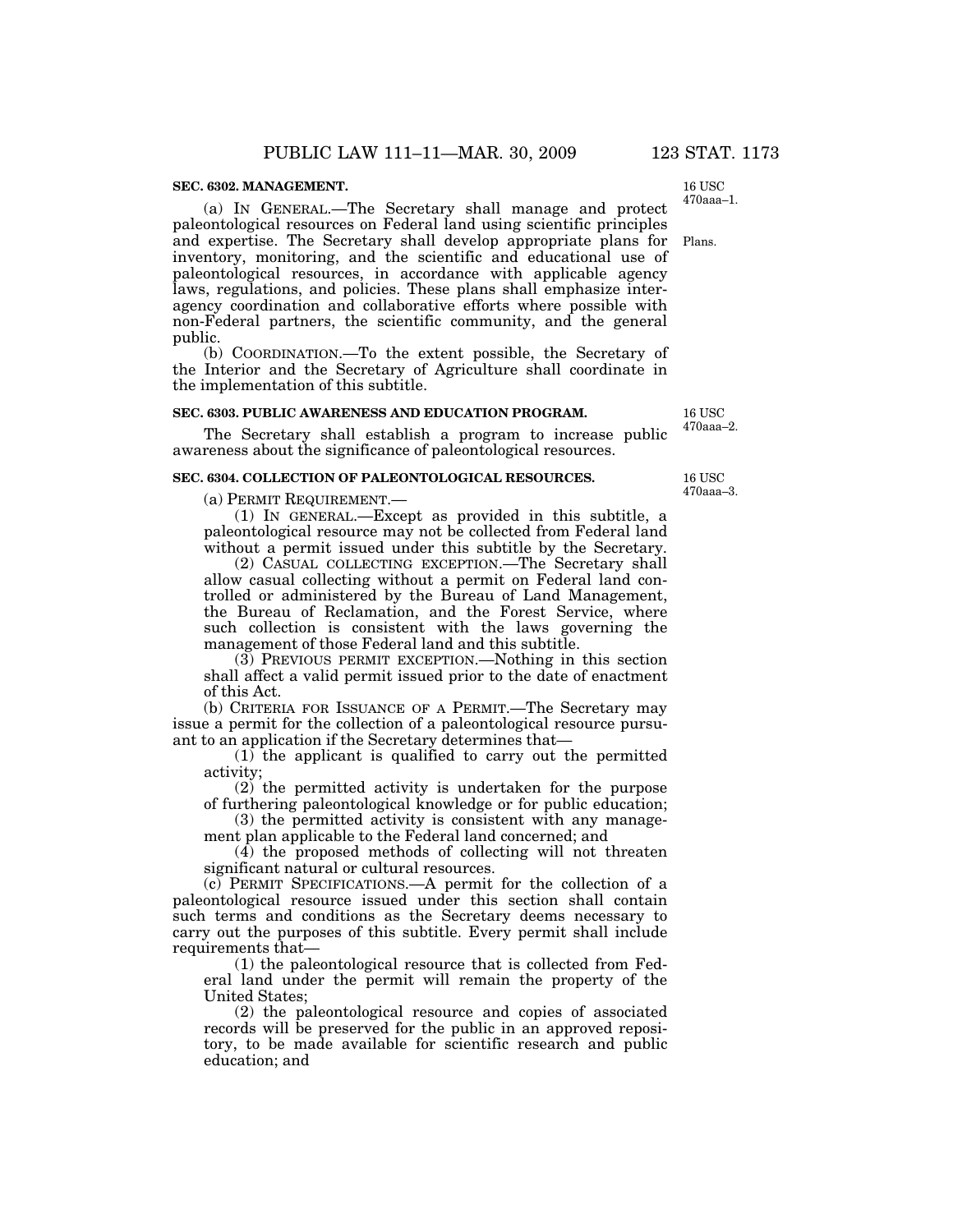(3) specific locality data will not be released by the permittee or repository without the written permission of the Secretary.

(d) MODIFICATION, SUSPENSION, AND REVOCATION OF PERMITS.—

(1) The Secretary may modify, suspend, or revoke a permit issued under this section—

(A) for resource, safety, or other management considerations; or

(B) when there is a violation of term or condition of a permit issued pursuant to this section.

(2) The permit shall be revoked if any person working under the authority of the permit is convicted under section 6306 or is assessed a civil penalty under section 6307.

(e) AREA CLOSURES.—In order to protect paleontological or other resources or to provide for public safety, the Secretary may restrict access to or close areas under the Secretary's jurisdiction to the collection of paleontological resources.

16 USC 470aaa–4.

### **SEC. 6305. CURATION OF RESOURCES.**

Any paleontological resource, and any data and records associated with the resource, collected under a permit, shall be deposited in an approved repository. The Secretary may enter into agreements with non-Federal repositories regarding the curation of these resources, data, and records.

# **SEC. 6306. PROHIBITED ACTS; CRIMINAL PENALTIES.**

(a) IN GENERAL.—A person may not—

(1) excavate, remove, damage, or otherwise alter or deface or attempt to excavate, remove, damage, or otherwise alter or deface any paleontological resources located on Federal land unless such activity is conducted in accordance with this subtitle;

(2) exchange, transport, export, receive, or offer to exchange, transport, export, or receive any paleontological resource if the person knew or should have known such resource to have been excavated or removed from Federal land in violation of any provisions, rule, regulation, law, ordinance, or permit in effect under Federal law, including this subtitle; or

(3) sell or purchase or offer to sell or purchase any paleontological resource if the person knew or should have known such resource to have been excavated, removed, sold, purchased, exchanged, transported, or received from Federal land.

(b) FALSE LABELING OFFENSES.—A person may not make or submit any false record, account, or label for, or any false identification of, any paleontological resource excavated or removed from Federal land.

(c) PENALTIES.—A person who knowingly violates or counsels, procures, solicits, or employs another person to violate subsection  $(a)$  or  $(b)$  shall, upon conviction, be fined in accordance with title 18, United States Code, or imprisoned not more than 5 years, or both; but if the sum of the commercial and paleontological value of the paleontological resources involved and the cost of restoration and repair of such resources does not exceed \$500, such person shall be fined in accordance with title 18, United States Code, or imprisoned not more than 2 years, or both.

16 USC 470aaa–5.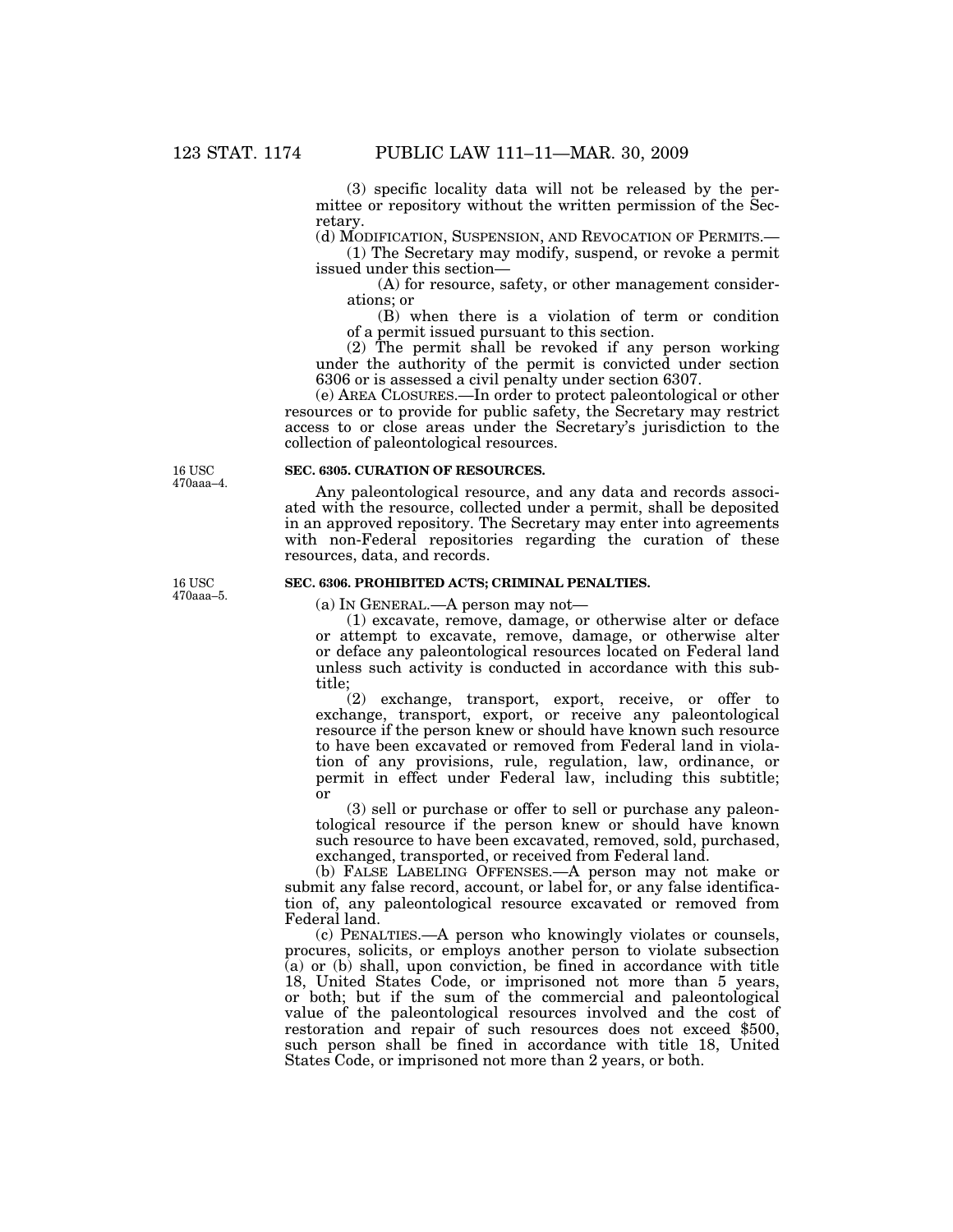(d) MULTIPLE OFFENSES.—In the case of a second or subsequent violation by the same person, the amount of the penalty assessed under subsection (c) may be doubled.

(e) GENERAL EXCEPTION.—Nothing in subsection (a) shall apply to any person with respect to any paleontological resource which was in the lawful possession of such person prior to the date of enactment of this Act.

## **SEC. 6307. CIVIL PENALTIES.**

(a) IN GENERAL.—<br>(1) HEARING.—A person who violates any prohibition contained in an applicable regulation or permit issued under this subtitle may be assessed a penalty by the Secretary after the person is given notice and opportunity for a hearing with respect to the violation. Each violation shall be considered a separate offense for purposes of this section.

(2) AMOUNT OF PENALTY.—The amount of such penalty assessed under paragraph (1) shall be determined under regulations promulgated pursuant to this subtitle, taking into account the following factors:

(A) The scientific or fair market value, whichever is greater, of the paleontological resource involved, as determined by the Secretary.

(B) The cost of response, restoration, and repair of the resource and the paleontological site involved.

(C) Any other factors considered relevant by the Secretary assessing the penalty.

(3) MULTIPLE OFFENSES.—In the case of a second or subsequent violation by the same person, the amount of a penalty assessed under paragraph (2) may be doubled.

(4) LIMITATION.—The amount of any penalty assessed under this subsection for any 1 violation shall not exceed an amount equal to double the cost of response, restoration, and repair of resources and paleontological site damage plus double the scientific or fair market value of resources destroyed or not recovered.

(b) PETITION FOR JUDICIAL REVIEW; COLLECTION OF UNPAID Deadlines. ASSESSMENTS.—

(1) JUDICIAL REVIEW.—Any person against whom an order is issued assessing a penalty under subsection (a) may file a petition for judicial review of the order in the United States District Court for the District of Columbia or in the district in which the violation is alleged to have occurred within the 30-day period beginning on the date the order making the assessment was issued. Upon notice of such filing, the Secretary shall promptly file such a certified copy of the record on which the order was issued. The court shall hear the action on the record made before the Secretary and shall sustain the action if it is supported by substantial evidence on the record considered as a whole. Records.

(2) FAILURE TO PAY.—If any person fails to pay a penalty under this section within 30 days—

(A) after the order making assessment has become final and the person has not filed a petition for judicial review of the order in accordance with paragraph (1); or

(B) after a court in an action brought in paragraph (1) has entered a final judgment upholding the assessment

Regulations.

Notification. 16 USC 470aaa–6.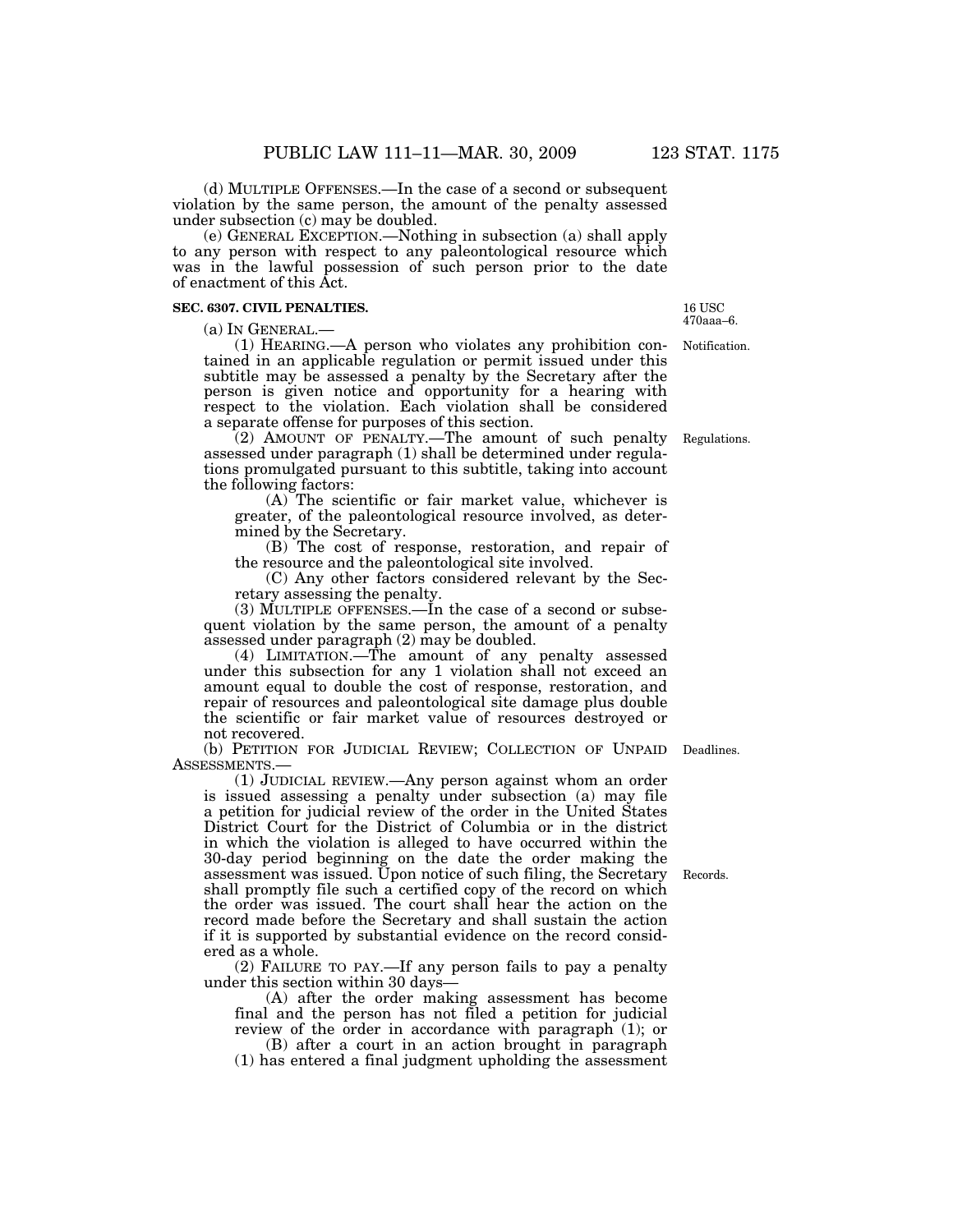of the penalty, the Secretary may request the Attorney General to institute a civil action in a district court of the United States for any district in which the person if found, resides, or transacts business, to collect the penalty (plus interest at currently prevailing rates from the date of the final order or the date of the final judgment, as the case may be). The district court shall have jurisdiction to hear and decide any such action. In such action, the validity, amount, and appropriateness of such penalty shall not be subject to review. Any person who fails to pay on a timely basis the amount of an assessment of a civil penalty as described in the first sentence of this paragraph shall be required to pay, in addition to such amount and interest, attorneys fees and costs for collection proceedings.

(c) HEARINGS.—Hearings held during proceedings instituted under subsection (a) shall be conducted in accordance with section 554 of title 5, United States Code.

(d) USE OF RECOVERED AMOUNTS.—Penalties collected under this section shall be available to the Secretary and without further appropriation may be used only as follows:

(1) To protect, restore, or repair the paleontological resources and sites which were the subject of the action, and to protect, monitor, and study the resources and sites.

(2) To provide educational materials to the public about paleontological resources and sites.

(3) To provide for the payment of rewards as provided in section 6308.

#### **SEC. 6308. REWARDS AND FORFEITURE.**

(a) REWARDS.—The Secretary may pay from penalties collected under section 6306 or 6307 or from appropriated funds—

(1) consistent with amounts established in regulations by the Secretary; or

(2) if no such regulation exists, an amount up to  $\frac{1}{2}$  of the penalties, to any person who furnishes information which leads to the finding of a civil violation, or the conviction of criminal violation, with respect to which the penalty was paid. If several persons provided the information, the amount shall be divided among the persons. No officer or employee of the United States or of any State or local government who furnishes information or renders service in the performance of his official duties shall be eligible for payment under this subsection.

(b) FORFEITURE.—All paleontological resources with respect to which a violation under section 6306 or 6307 occurred and which are in the possession of any person, shall be subject to civil forfeiture, or upon conviction, to criminal forfeiture.

(c) TRANSFER OF SEIZED RESOURCES.—The Secretary may transfer administration of seized paleontological resources to Federal or non-Federal educational institutions to be used for scientific or educational purposes.

## **SEC. 6309. CONFIDENTIALITY.**

Information concerning the nature and specific location of a paleontological resource shall be exempt from disclosure under section 552 of title 5, United States Code, and any other law unless the Secretary determines that disclosure would—

(1) further the purposes of this subtitle;

16 USC 470aaa–7.

16 USC 470aaa–8.